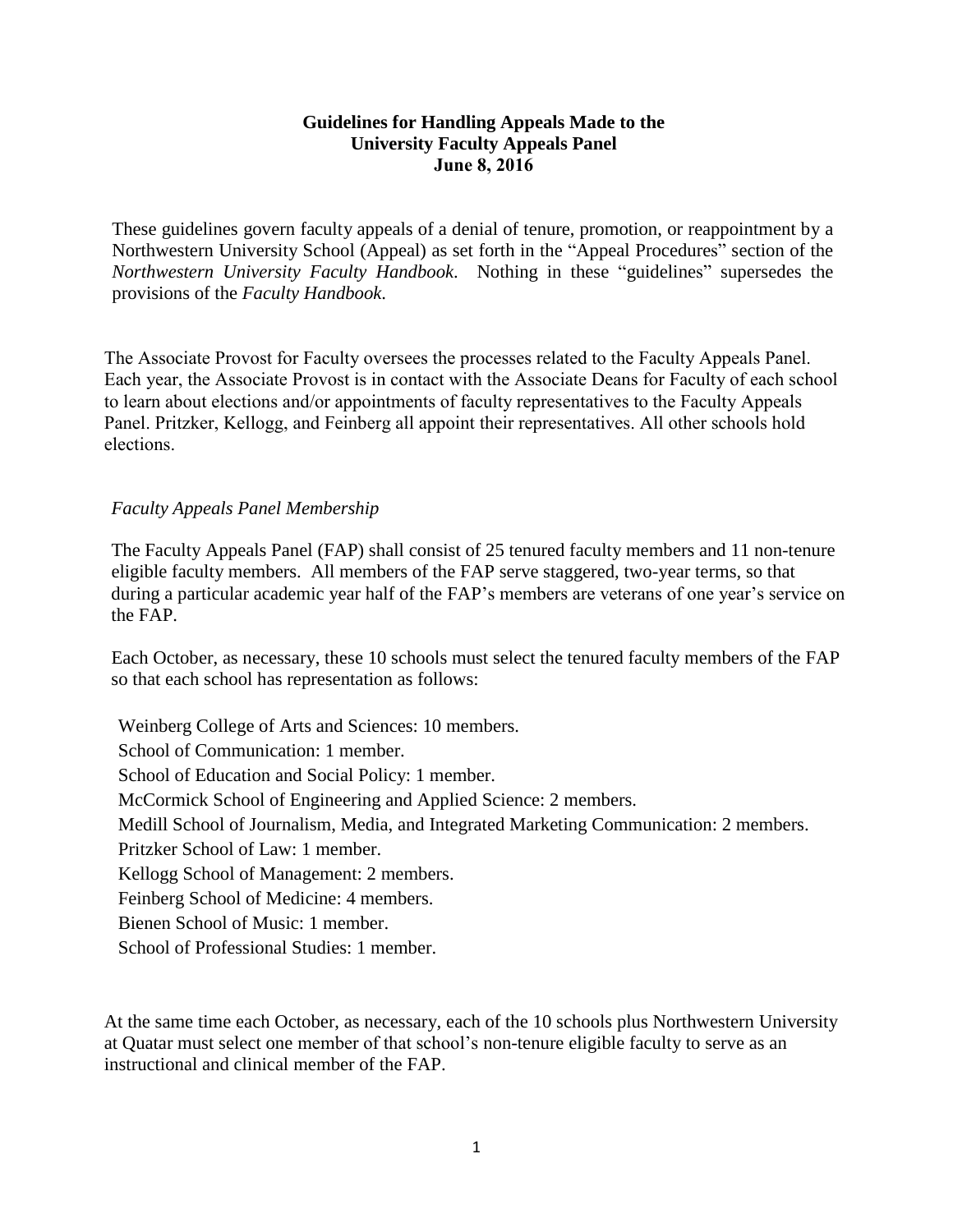The Associate Provost for Faculty ensures that the terms of office are recorded, and that membership is staggered across terms.

The Associate Provost also works with the President of the Faculty Senate to appoint the FAP Executive Committee each year. The Faculty Senate President makes the final decisions regarding the membership of the Executive Committee (EC) of the FAP and issues the invitations. The goal is to have representation on the EC across schools. Currently, the EC is comprised of a chair and 2 other members of the FAP. When necessary the EC shall create a five-member Ad Hoc Committee that will hear, upon request, a particular matter. When the matter involves a non-tenure eligible faculty member's request for a hearing before the Ad Hoc Committee, at least three members of the Ad Hoc Committee shall be non-tenure eligible faculty members.

The Associate Provost for Faculty handles all communications regarding appeals. Faculty members appeal to the Office of the Provost, and the Associate Provost conveys these appeals to the Chair of the Executive Committee of the FAP. The Associate Provost also communicates the findings of the appeals to the relevant parties. The Associate Provost for Faculty oversees the processes and communications regarding the appeals process and does not participate in any aspect of the substance of the appeals.

## *Appeals Process*

1. Appeals should be submitted to the Office of the Provost and the Associate Provost for Faculty shall convey these appeals to the Chair of the EC of the FAP. The Executive Committee works closely with Associate Provost for Faculty, who facilitates the processes but is not involved in the substance of the reviews or decisions. The Associate Provost for Faculty will ensure that the Appeal is sent to the appropriate Dean (and Department Chair) and to the members of the EC of FAP. The Ad Hoc Committee will be bound by the same requirements of confidentiality that apply at the Department and School levels (for tenure, promotion, or reappointment). Deliberations of the Ad Hoc Committee are confidential.

2. The School (and Department) submits a written response (Response) to the Appeal which should be delivered to the Chair of the Executive Committee of FAP and to the Associate Provost for Faculty according to the following schedule: (a) If the appeal is received by the School (and Department) after June 1 but before September 1, the response should be delivered within three weeks of the receipt of the Appeal or by September 15, whichever comes later. (b) If the Appeal is received at any other time, the response should be submitted within three weeks. Upon receipt of the School's (and Department's) response, the Associate Provost for Faculty will distribute the School (and Department) response to the FAP EC.

3. Within thirty days of receipt of the Response, the Chair should consult with the other members of the FAP Executive Committee to determine whether the Appeal was timely filed and whether the Appeal sufficiently alleges one or more grounds for an appeal that is within FAP's jurisdiction, as described in the *Faculty Handbook*. If the Executive Committee of FAP determines that the appeal was not timely filed or does not sufficiently allege grounds within FAP's jurisdiction, it shall notify the faculty member, the Associate Provost for Faculty, and the Dean (and Department Chair). For timely filed, but insufficiently alleged Appeals, the Executive Committee may at its discretion pose specific questions to the faculty member and allow the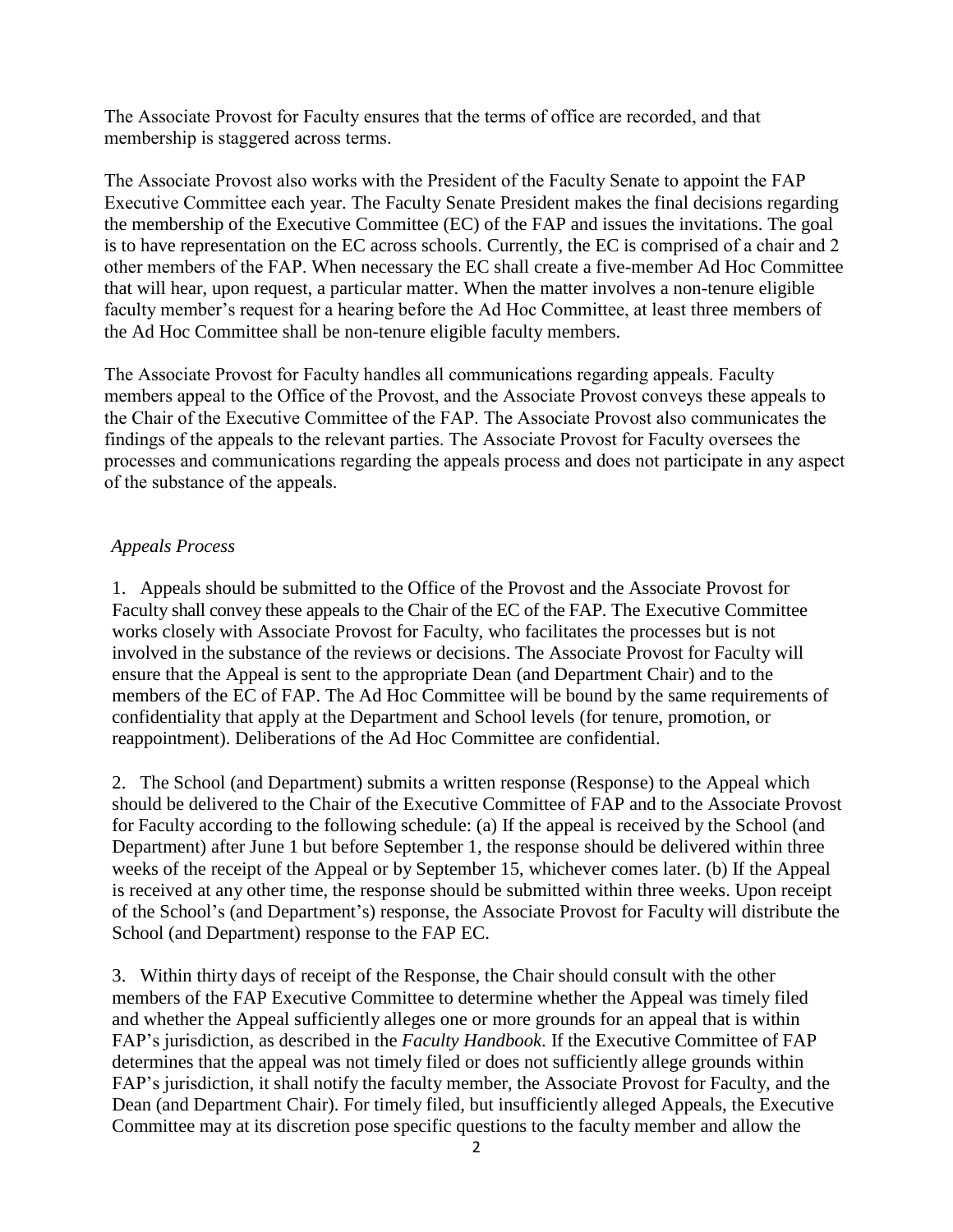faculty member an additional period of time (which should not exceed two weeks) in which to respond. If the Executive Committee of FAP concludes that an Appeal was timely filed and contains sufficient allegations, the Chair of the Executive Committee of FAP will promptly provide the faculty member and the School (and Department) with a list of the members of FAP and invite each party to identify individuals who should be disqualified because of prior participation in the case or possible bias. Responses must be received within one week of the request. The Chair and other members of the Executive Committee of FAP may also disqualify individuals for reasons of possible bias or prior involvement in the case.

4. Within ten days of the end of the disqualification period, the Chair of the Executive Committee of FAP, in consultation with other members of the Executive Committee, should appoint an Ad Hoc Committee of five members.

5. Insofar as possible, the FAP Executive Committee should attempt to select the majority of the Ad Hoc Committee from Schools other than the appellant's School. In addition, the FAP Executive Committee should attempt to appoint two members who have had prior experience on appeal committees of FAP. If possible, all members of the Ad Hoc Committee should be of higher professorial rank than the appellant.

6. Once the Ad Hoc Committee has been appointed, the committee should meet as it deems necessary with the appellant and with the School Dean (and Department Chair) to determine the areas of agreement and of dispute as to fact or policy, and to determine what documents or other evidence will be needed in order to resolve the issues presented by the appeal. If the Ad Hoc Committee meets with one party, however, it must meet with the other party as well. If the Ad Hoc Committee deems it necessary to consult with individuals who have first-hand information, whether members of the faculty or administration, it should interview these individuals in meetings of the full Ad Hoc Committee. The Ad Hoc Committee will be given access by the Associate Provost for Faculty to all information and documents which are relevant to the appellant's allegations and have been used as a basis for the decision in the evaluative process.

7. The Ad Hoc Committee should, insofar as possible, give each person against whom adverse information has been received an opportunity to rebut this information. The Ad Hoc Committee may not base findings upon information given to it on condition that the source not be disclosed, without expressly stating that it is doing so.

8. In cases alleging inadequate consideration, the Ad Hoc Committee should determine whether the decision of the appropriate bodies was based upon a full and fair review of the various aspects of the appellant's candidacy. In cases alleging denial of academic freedom, the Ad Hoc Committee should determine whether the review was violative of the principles of academic freedom, as set forth by the American Association of University Professors and included in the Northwestern University *Faculty Handbook.* In cases alleging discrimination, the Ad Hoc Committee will be guided by the University's non-discrimination policy.

9. The Ad Hoc Committee should make its own arrangements for the preparation of its report. The report should include a full statement of agreed facts, the committee's resolution of disputed facts, and the committee's judgment on the issues raised by the appeal. It will not